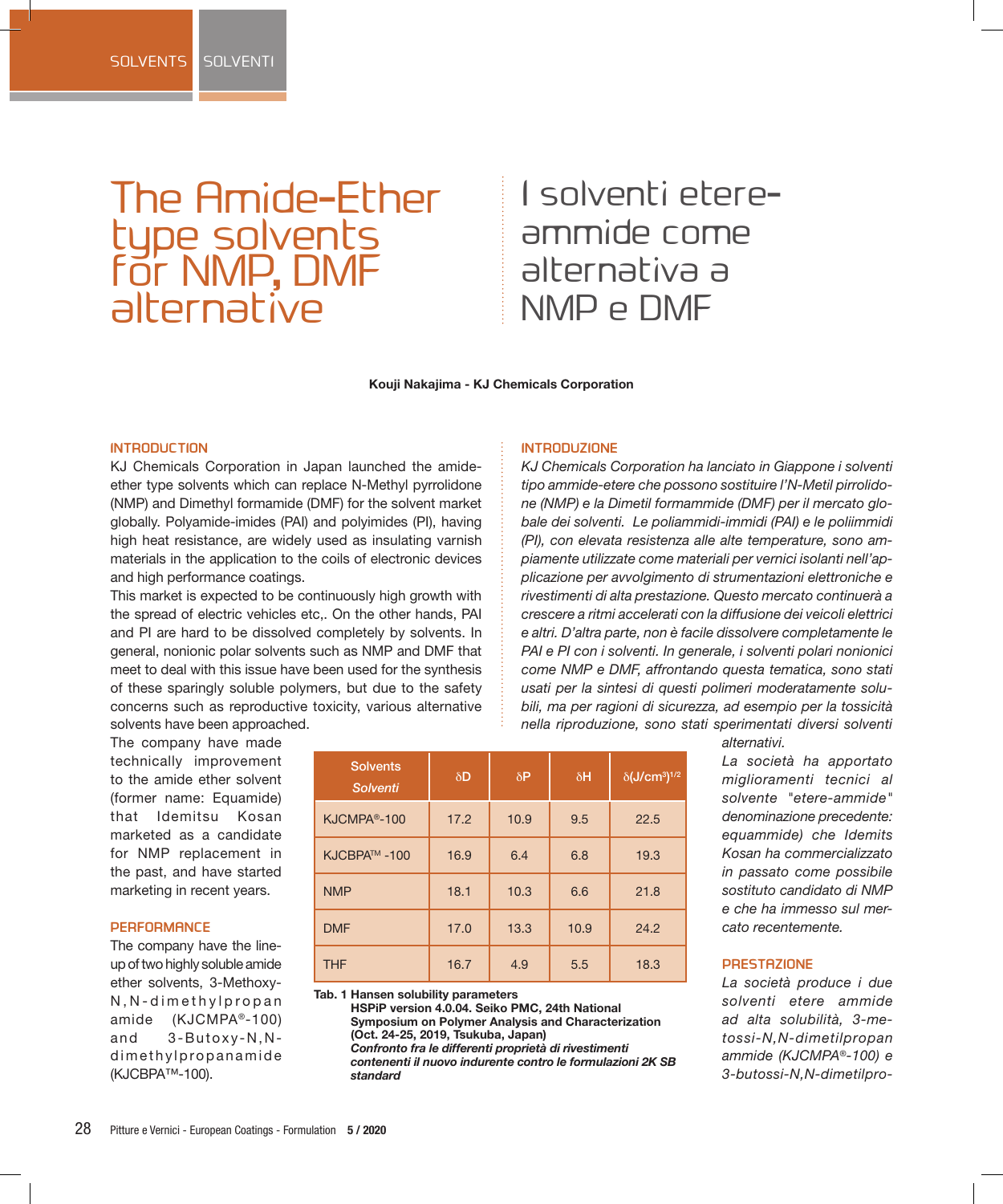



**50wt% of Polyurethane dissolved in KJCMPA®-100**  *50% in peso di poliuretano dissolto in KJCMPA®-100*

These solvents are highly amphipathic, in particular KJCBPA™-100 can be mixed completely into water and oils at any ratio.

The Table 1 shows Hansen solubility parameters for several nonionic polar solvents. KJCMPA®-100 shows the values close to NMP and DMF, on the other hands it shows the values relatively close to Tetrahydrofuran (THF) that is used as the synthetic solvent for the pharmaceuticals and the agricultural chemicals.

## *panammide (KJCBPA™-100).*

*Questi solventi sono altamente anfipatici, e in particolare KJCBPA™-100 puo' essere miscelato completamente nell'acqua e oli in qualsiasi proporzione. In Tabella 1 sono rappresentati i parametri della solubilità Hansen per diversi solventi polari nonionici. KJCM-PA®-100 presenta valori prossimi a NMP e DMF, d'altronde presenta valori relativamente vicini al Tetraidrofuran (THF), utilizzato come solvente sintetico per i prodotti farmaceutici e i prodotti chimici per uso agricolo.*

### **APPLICAZIONI**

*Si suppone che la sintesi di PAI, PI, Nylon e resina poliuretanica (PUR), venga utilizzata regolando la viscosità degli inchiostri per applicazioni ad hoc, migliorando la stabilità della dispersione per pitture a base acquosa e realizzando applicazioni di processo per il settore agrochimico e farmaceutico. L'angolo di contatto è ristretto e la bagnabilità sul substrato PC è pari a circa due volte quella dell'NMP. Si potrebbe*